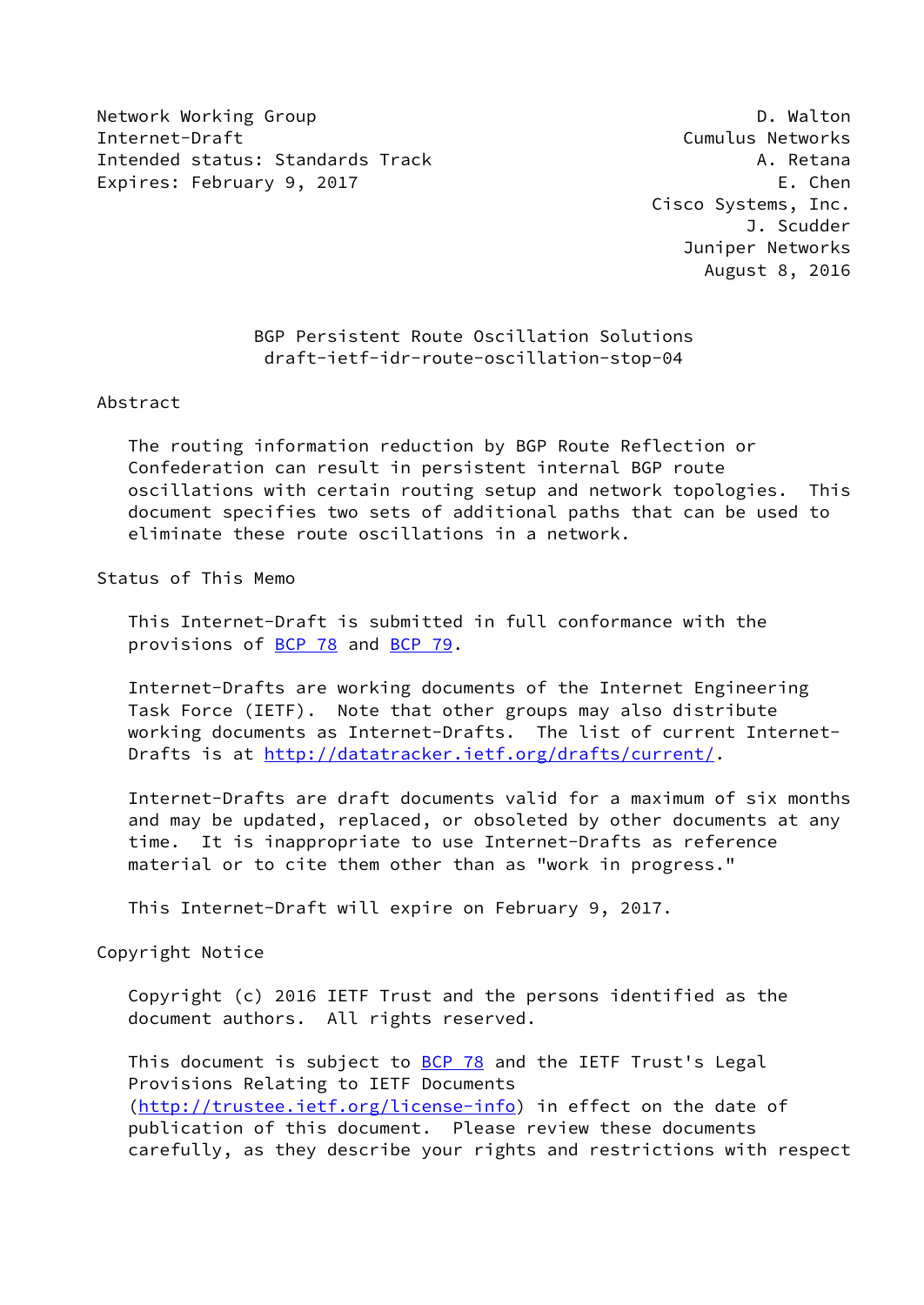<span id="page-1-1"></span>Internet-Draft BGP Oscillation Solutions August 2016

 to this document. Code Components extracted from this document must include Simplified BSD License text as described in Section 4.e of the Trust Legal Provisions and are provided without warranty as described in the Simplified BSD License.

Table of Contents

|                                                            | $\overline{2}$ |
|------------------------------------------------------------|----------------|
|                                                            | $\overline{3}$ |
| Advertise All the Available Paths                          | $\overline{3}$ |
| Advertise the Group Best Paths                             | $\overline{3}$ |
| Route Reflection and Confederation                         | $\overline{4}$ |
|                                                            | $\overline{4}$ |
|                                                            | $\overline{5}$ |
|                                                            | $\overline{5}$ |
|                                                            | 6              |
|                                                            | 6              |
|                                                            | 6              |
|                                                            | $\overline{1}$ |
| 10.1. Normative References                                 | $\overline{1}$ |
| 10.2. Informative References                               | $\overline{1}$ |
| Appendix A. Why the Group Best Paths Are Adequate? $\dots$ | $\overline{1}$ |
| Authors' Addresses                                         | 8              |
|                                                            |                |

### <span id="page-1-0"></span>[1](#page-1-0). Introduction

As documented in [\[RFC3345](https://datatracker.ietf.org/doc/pdf/rfc3345)], the routing information reduction by BGP Route Reflection [\[RFC4456](https://datatracker.ietf.org/doc/pdf/rfc4456)] or BGP Confederation [\[RFC5065](https://datatracker.ietf.org/doc/pdf/rfc5065)] can result in persistent IBGP route oscillations with certain routing setup and network topologies. Except for a couple artificially engineered network topologies, the MULTI\_EXIT\_DISC attribute (MED) [\[RFC4271](https://datatracker.ietf.org/doc/pdf/rfc4271)] has played a pivotal role in virtually all of the known persistent IBGP route oscillations. For the sake of brevity, we use the term "MED induced route oscillation" hereafter to refer to a persistent IBGP route oscillation in which the MED plays a role.

 In order to eliminate the MED-induced route oscillations and to achieve consistent routing in a network, a route reflector or a confederation ASBR needs to advertise more than just the best path for an address prefix. Our goal is to identify the necessary set of paths for an address prefix that needs to be advertised by a route reflector or a confederation ASBR to prevent the condition.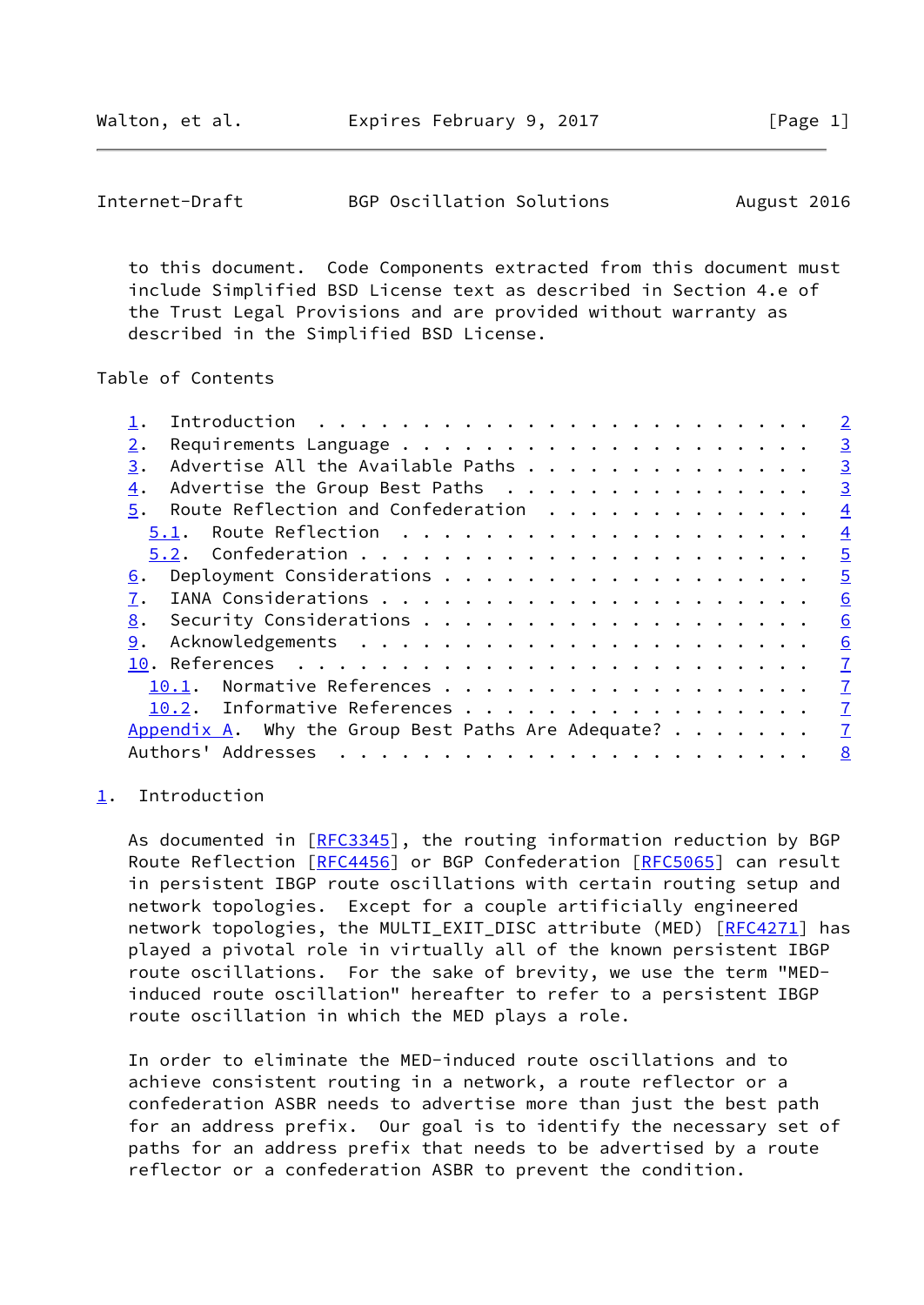In this document we describe two sets of paths for an address prefix that can be advertised by a BGP route reflector or confederation ASBR to eliminate the MED-induced route oscillations in a network. The first set involves all the available paths, and would achieve the same routing consistency as the full IBGP mesh. The second set,

| Walton, et al. | Expires February 9, 2017 |  | [Page 2] |
|----------------|--------------------------|--|----------|
|----------------|--------------------------|--|----------|

<span id="page-2-1"></span>Internet-Draft BGP Oscillation Solutions August 2016

 which is a subset of the first one, involves the neighbor-AS based Group Best Paths, and would be sufficient to eliminate the MED induced route oscillations (subject to certain commonly adopted topological constraints).

 These paths can be advertised using the mechanism described in ADD- PATH [\[RFC7911](https://datatracker.ietf.org/doc/pdf/rfc7911)] for advertising multiple paths. No other assumptions in functionality beyond the base BGP specification [[RFC4271\]](https://datatracker.ietf.org/doc/pdf/rfc4271) are made.

<span id="page-2-0"></span>[2](#page-2-0). Requirements Language

 The key words "MUST", "MUST NOT", "REQUIRED", "SHALL", "SHALL NOT", "SHOULD", "SHOULD NOT", "RECOMMENDED", "MAY", and "OPTIONAL" in this document are to be interpreted as described in [\[RFC2119](https://datatracker.ietf.org/doc/pdf/rfc2119)].

<span id="page-2-2"></span>[3](#page-2-2). Advertise All the Available Paths

 Observe that in a network that maintains a full IBGP mesh all the BGP speakers have consistent and equivalent routing information. Such a network is thus free of the MED-induced route oscillations and other routing inconsistencies such as forwarding loops.

 Therefore one approach is to allow a route reflector or a confederation ASBR to advertise all the available paths for an address prefix. Clearly this approach would yield the same amount of routing information and achieve the same routing consistency as the full IBGP mesh in a network.

 This approach can be implemented using the mechanism described in ADD-PATH [\[RFC7911](https://datatracker.ietf.org/doc/pdf/rfc7911)] for advertising multiple paths for certain prefixes.

 For the sake of scalability the advertisement of multiple paths should be limited to those prefixes which are affected by MED-induced route oscillation in a network carrying a large number of alternate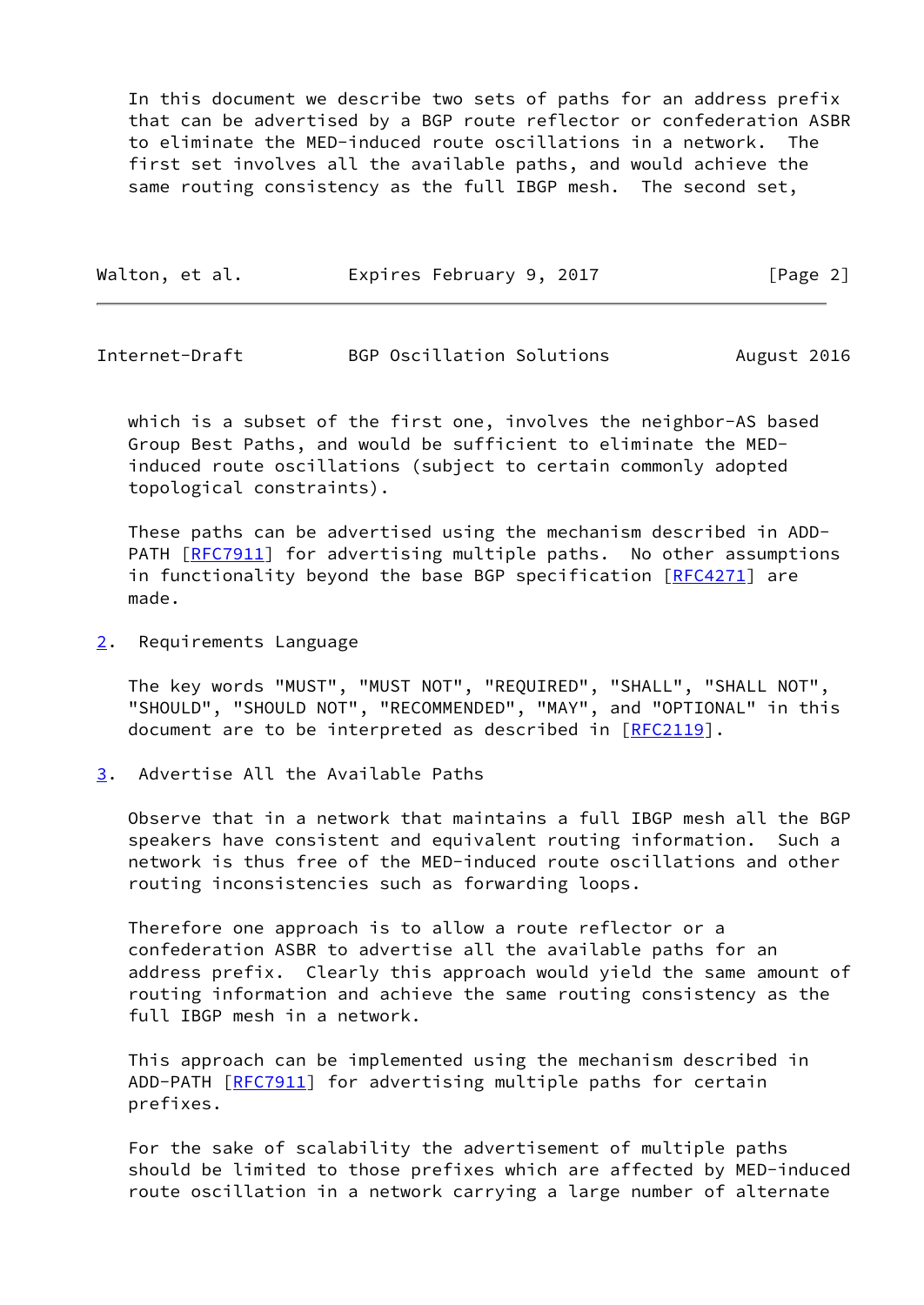paths. A detailed description of how these oscillations can occur can be found in [\[RFC3345](https://datatracker.ietf.org/doc/pdf/rfc3345)]; the description of how a node would locally detect such condition is outside the scope of this document.

<span id="page-3-0"></span>[4](#page-3-0). Advertise the Group Best Paths

 The term neighbor-AS for a route refers to the neighboring AS from which the route was received. The calculation of the neighbor-AS is specified in Section [9.1.2.2 of \[RFC4271\]](https://datatracker.ietf.org/doc/pdf/rfc4271#section-9.1.2.2), and [Section](https://datatracker.ietf.org/doc/pdf/rfc5065#section-7.2) 7.2 of  [\[RFC5065\]](https://datatracker.ietf.org/doc/pdf/rfc5065#section-7.2). By definition the MED is comparable only among routes with the same neighbor-AS. Thus the route selection procedures specified in [\[RFC4271](https://datatracker.ietf.org/doc/pdf/rfc4271)] would conceptually involve two steps: first

| Walton, et al. | Expires February 9, 2017 | [Page 3] |
|----------------|--------------------------|----------|
|----------------|--------------------------|----------|

<span id="page-3-1"></span>Internet-Draft BGP Oscillation Solutions August 2016

 organize the paths for an address prefix into groups according to their respective neighbor-AS's, and calculate the most preferred one (termed "Group Best Path") for each of the groups; Then calculate the overall best path among all the Group Best Paths.

As a generally recommended ([\[RFC4456](https://datatracker.ietf.org/doc/pdf/rfc4456)], [\[RFC5065](https://datatracker.ietf.org/doc/pdf/rfc5065)]) and widely adopted practice, a route reflection cluster or a confederation sub-AS should be designed such that BGP routes from within the cluster (or confederation sub-AS) are preferred over routes from other clusters (or confederation sub-AS) when the decision is based on the IGP cost to the BGP NEXT\_HOP. This is typically done by setting IGP metrics for links within a cluster (or confederation sub-AS) to be much smaller than the IGP metrics for the links between the clusters (or confederation sub-AS). This practice helps achieve consistent routing within a route reflection cluster or a confederation sub-AS.

 When the aforementioned practice for devising a route reflection cluster or confederation sub-AS is followed in a network, we claim that the advertisement of all the Group Best Paths by a route reflector or a confederation ASBR is sufficient to eliminate the MED induced route oscillations in the network. This claim is validated in [Appendix A.](#page-7-1)

 Note that a Group Best Path for an address prefix can be identified by the combination of the address prefix and the neighbor-AS. Thus this approach can be implemented using the mechanism described in ADD-PATH [\[RFC7911](https://datatracker.ietf.org/doc/pdf/rfc7911)] for advertising multiple paths, and in this case the neighbor-AS of a path may be used as the path identifier of the path.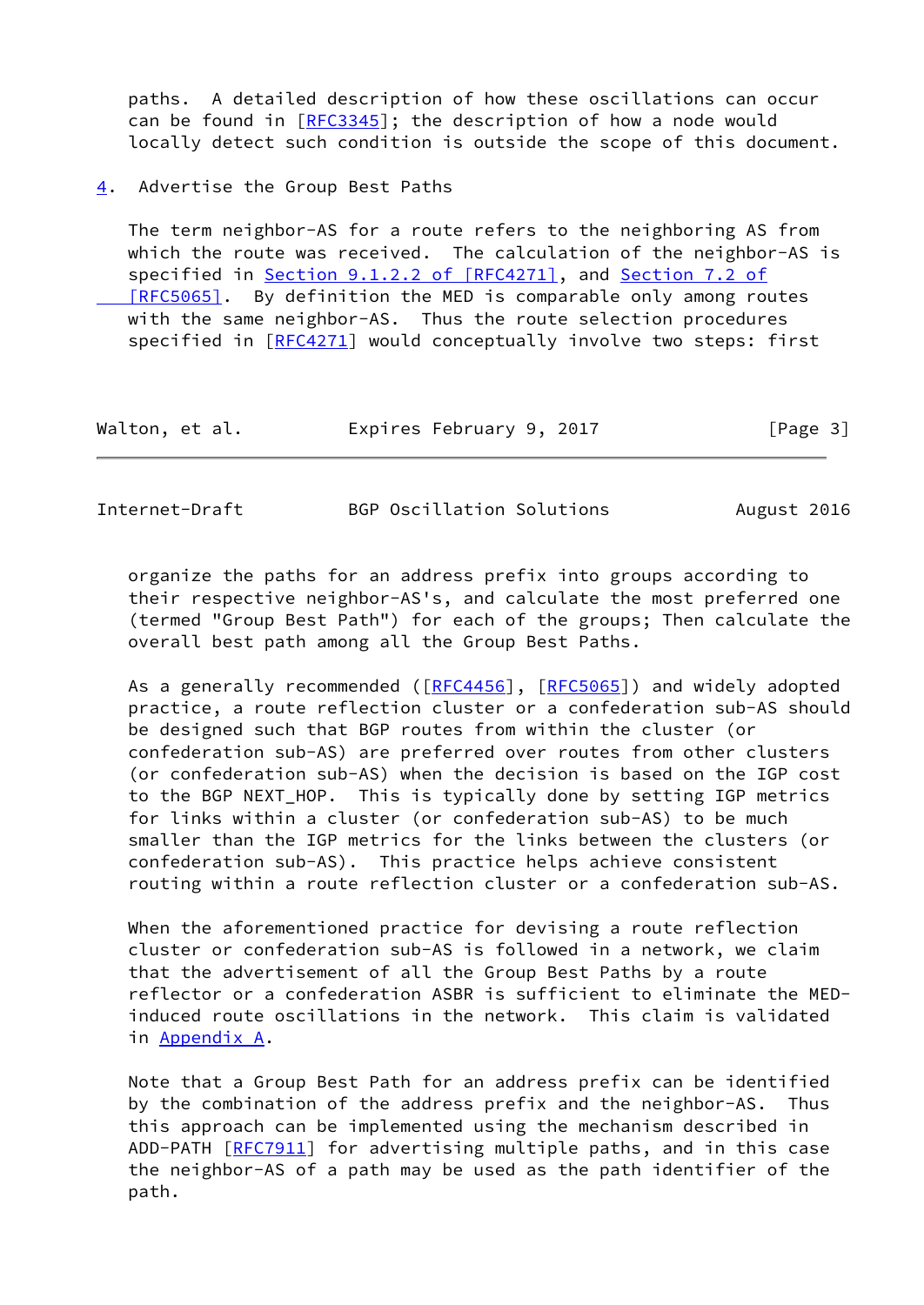It should be noted that the approach of advertising the Group Best Paths requires certain topological constraints to be satisfied in order to eliminate the MED-induced route oscillation. Specific topological considerations are described in [\[RFC3345](https://datatracker.ietf.org/doc/pdf/rfc3345)].

<span id="page-4-0"></span>[5](#page-4-0). Route Reflection and Confederation

 To allow a route reflector or a confederation ASBR to advertise either the Available Paths or Group Best Paths using the mechanism described in ADD-PATH [[RFC7911](https://datatracker.ietf.org/doc/pdf/rfc7911)], the following revisions are proposed for BGP route reflection and BGP Confederation.

## <span id="page-4-1"></span>[5.1](#page-4-1). Route Reflection

 For a particular <AFI, SAFI> a route reflector MUST include the <AFI, SAFI> with the "Send/Receive" field set to 2 (send multiple paths) or 3 (send/receive multiple paths) in the ADD-PATH Capability [[RFC7911\]](https://datatracker.ietf.org/doc/pdf/rfc7911) advertised to an IBGP peer. When the ADD-PATH Capability is also

| Walton, et al. | Expires February 9, 2017 | [Page 4] |
|----------------|--------------------------|----------|
|----------------|--------------------------|----------|

<span id="page-4-3"></span>Internet-Draft BGP Oscillation Solutions August 2016

 received from the IBGP peer with the "Send/Receive" field set to 1 (receive multiple paths) or 3 (send/receive multiple paths) for the same <AFI, SAFI>, then the following procedures apply:

 If the peer is a route reflection client, the route reflector MUST advertise to the peer the Group Best Paths (or the Available Paths) received from its non-client IBGP peers. The route reflector MAY also advertise to the peer the Group Best Paths (or the Available Paths) received from its clients.

 If the peer is a non-client, the route reflector MUST advertise to the peer the Group Best Paths (or the Available Paths) received from its clients.

## <span id="page-4-2"></span>[5.2](#page-4-2). Confederation

 For a particular <AFI, SAFI> a confederation ASBR MUST include the <AFI, SAFI> with the "Send/Receive" field set to 2 (send multiple paths) or 3 (send/receive multiple paths) in the ADD-PATH Capability [\[RFC7911](https://datatracker.ietf.org/doc/pdf/rfc7911)] advertised to an IBGP peer, and to a confederation external peer. When the ADD-PATH Capability is also received from the IBGP peer or the confederation external peer with the "Send/Receive" field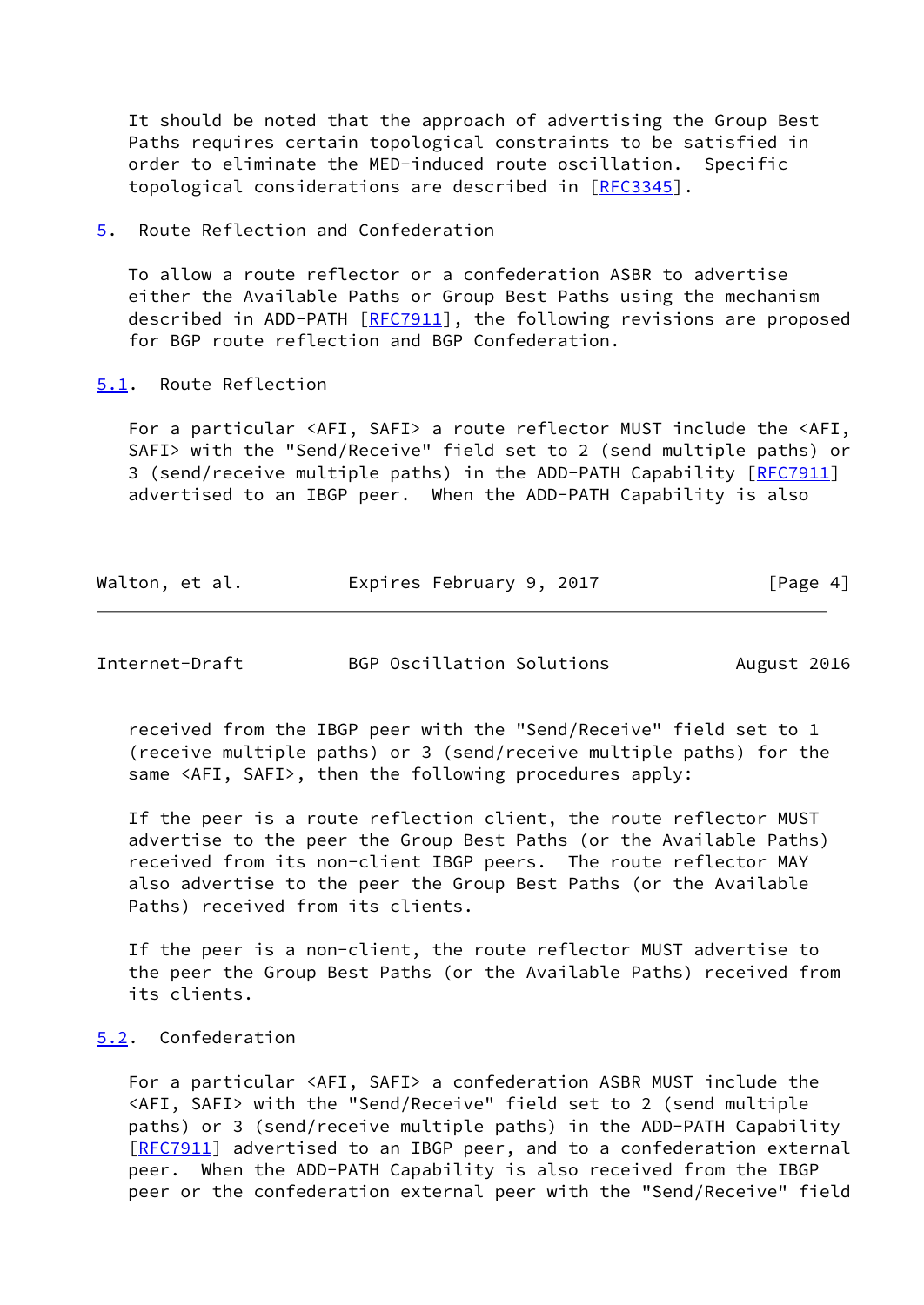set to 1 (receive multiple paths) or 3 (send/receive multiple paths) for the same <AFI, SAFI>, then the following procedures apply:

 If the peer is internal, the confederation ASBR MUST advertise to the peer the Group Best Paths (or the Available Paths) received from its confederation external peers.

 If the peer is confederation external, the confederation ASBR MUST advertise to the peer the Group Best Paths (or the Available Paths) received from its IBGP peers.

<span id="page-5-0"></span>[6](#page-5-0). Deployment Considerations

 Some route oscillations, once detected, can be eliminated by simple configuration workarounds. As carrying additional paths impacts the memory usage and routing convergence in a network, it is recommended that the impact be evaluated and the approach of using a configuration workaround be considered in deciding whether to deploy the proposed mechanism in a network. In addition, the advertisement of multiple paths should be limited to those prefixes which are affected by MED-induced route oscillation.

 While the route reflectors or confederation ASBRs in a network need to advertise the Group Best Paths or Available Paths, the vast majority of the BGP speakers in the network only need to receive the

| Walton, et al. | Expires February 9, 2017 | [Page 5] |
|----------------|--------------------------|----------|
|                |                          |          |

<span id="page-5-1"></span>

| Internet-Draft |  | BGP Oscillation Solutions |  | August 2016 |  |
|----------------|--|---------------------------|--|-------------|--|
|----------------|--|---------------------------|--|-------------|--|

 Group Best Paths or Available Paths, which would involve only minor software changes.

 It should be emphasized that in order to eliminate the MED-induced route oscillations in a network using the approach of advertising the Group Best Paths, the recommended practice for devising a route reflection cluster or confederation sub-AS with respect to the IGP metrics  $(\text{[RFC4456]}, \text{[RFC5065]})$  $(\text{[RFC4456]}, \text{[RFC5065]})$  $(\text{[RFC4456]}, \text{[RFC5065]})$  $(\text{[RFC4456]}, \text{[RFC5065]})$  $(\text{[RFC4456]}, \text{[RFC5065]})$  should be followed.

 It is expected that the approach of advertising the Group Best Paths would be adequate to achieve consistent routing for the vast majority of the networks. For a network that has large number of alternate paths, the approach should be a good choice as the number of paths advertised by a reflector or a confederation ASBR is bounded by the number of the neighbor-AS's for a particular address prefix. The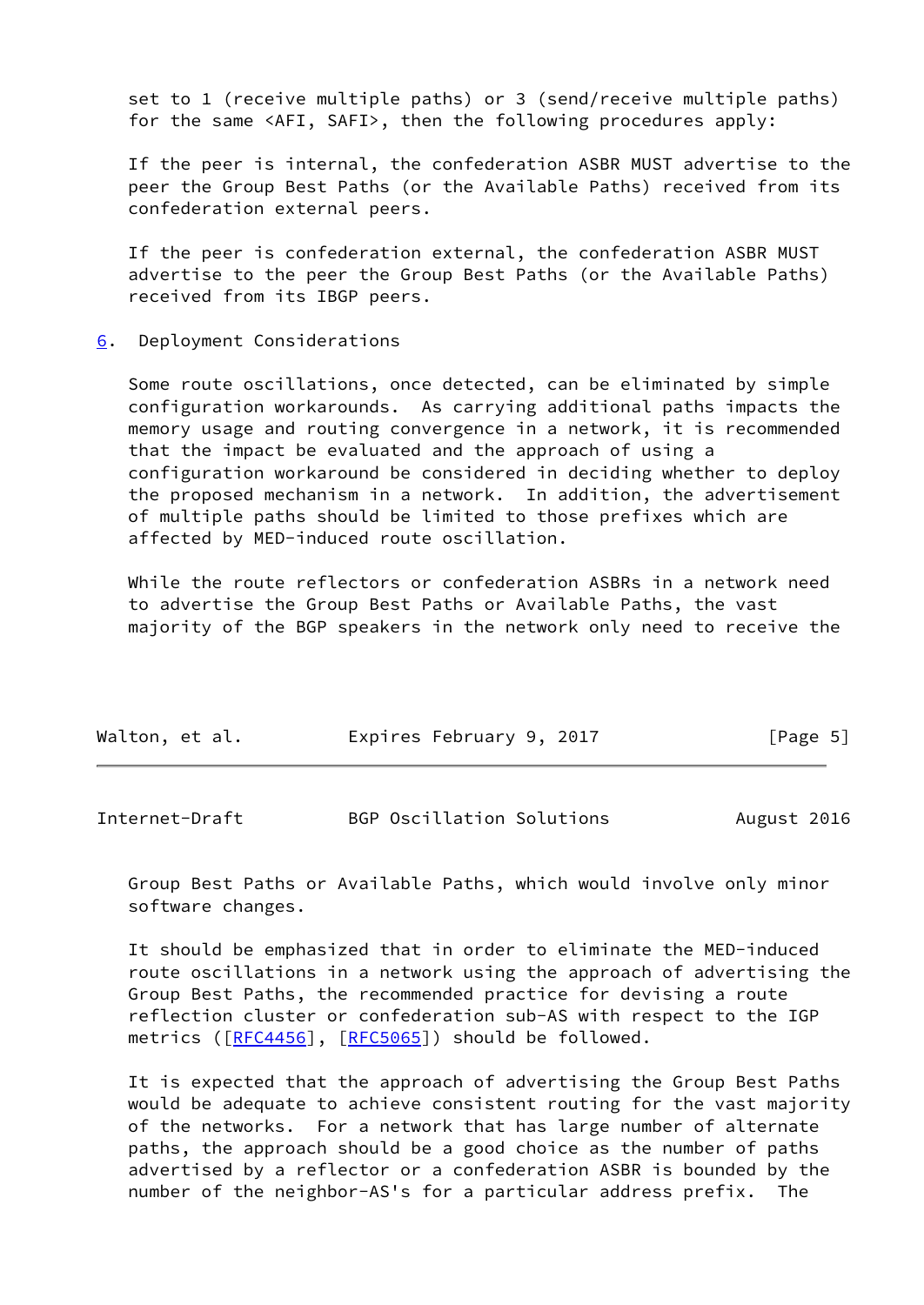additional states for an address prefix would also be per neighbor-AS based rather than per path based. The number of the neighbor-AS's for a particular address prefix is typically small because of the limited number of upstream providers for a customer and the nature of advertising only customer routes at the inter-exchange points.

 The approach of advertising the Group Best Paths, however, may still be inadequate for certain networks to avoid other routing inconsistencies such as forwarding loops. The required topological constraints could also be operationally challenging. In these cases the approach of advertising the Available Paths may be used, but should be limited to those prefixes which are affected by MED-induced route oscillation in a network carrying a large number of alternate paths.

<span id="page-6-0"></span>[7](#page-6-0). IANA Considerations

This memo includes no request to IANA.

<span id="page-6-1"></span>[8](#page-6-1). Security Considerations

 This extension to BGP does not change the underlying security issues inherent in the existing BGP [\[RFC4271](https://datatracker.ietf.org/doc/pdf/rfc4271)].

<span id="page-6-2"></span>[9](#page-6-2). Acknowledgements

 We would like to thank David Cook and Naiming Shen for their contributions to the design and development of the solutions.

 Many thanks to Tony Przygienda, Sue Hares, Jon Mitchell and Paul Kyzivat for their helpful suggestions.

| Walton, et al. |  | Expires February 9, 2017 |  | [Page 6] |  |
|----------------|--|--------------------------|--|----------|--|
|                |  |                          |  |          |  |

<span id="page-6-4"></span>Internet-Draft BGP Oscillation Solutions August 2016

<span id="page-6-3"></span>[10.](#page-6-3) References

## <span id="page-6-5"></span>[10.1](#page-6-5). Normative References

 [RFC2119] Bradner, S., "Key words for use in RFCs to Indicate Requirement Levels", [BCP 14](https://datatracker.ietf.org/doc/pdf/bcp14), [RFC 2119](https://datatracker.ietf.org/doc/pdf/rfc2119), DOI 10.17487/RFC2119, March 1997, <<http://www.rfc-editor.org/info/rfc2119>>.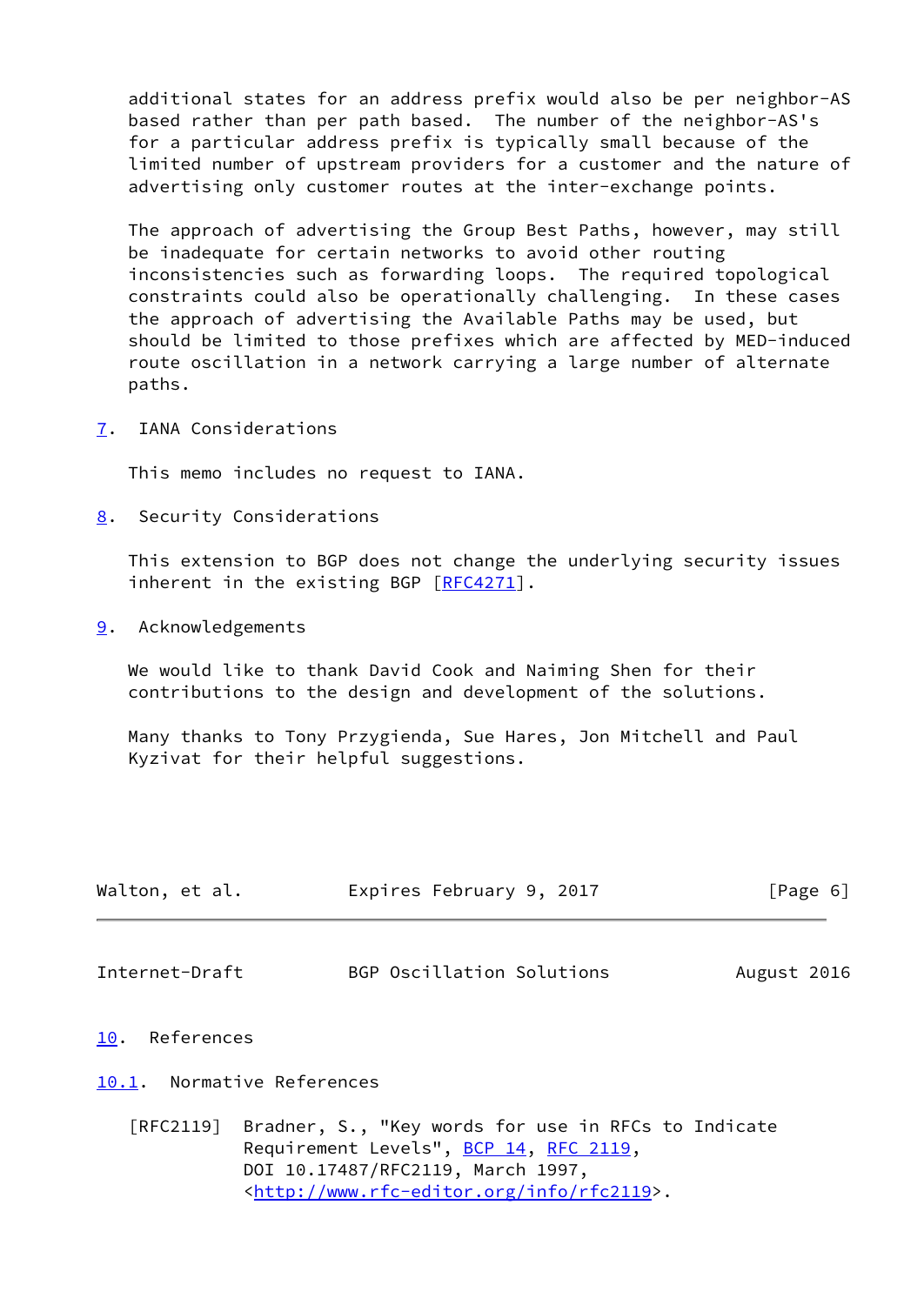- [RFC4271] Rekhter, Y., Ed., Li, T., Ed., and S. Hares, Ed., "A Border Gateway Protocol 4 (BGP-4)", [RFC 4271,](https://datatracker.ietf.org/doc/pdf/rfc4271) DOI 10.17487/RFC4271, January 2006, <<http://www.rfc-editor.org/info/rfc4271>>.
- [RFC4456] Bates, T., Chen, E., and R. Chandra, "BGP Route Reflection: An Alternative to Full Mesh Internal BGP (IBGP)", [RFC 4456,](https://datatracker.ietf.org/doc/pdf/rfc4456) DOI 10.17487/RFC4456, April 2006, <<http://www.rfc-editor.org/info/rfc4456>>.
- [RFC5065] Traina, P., McPherson, D., and J. Scudder, "Autonomous System Confederations for BGP", [RFC 5065,](https://datatracker.ietf.org/doc/pdf/rfc5065) DOI 10.17487/RFC5065, August 2007, <<http://www.rfc-editor.org/info/rfc5065>>.
- [RFC7911] Walton, D., Retana, A., Chen, E., and J. Scudder, "Advertisement of Multiple Paths in BGP", [RFC 7911](https://datatracker.ietf.org/doc/pdf/rfc7911), DOI 10.17487/RFC7911, July 2016, <<http://www.rfc-editor.org/info/rfc7911>>.
- <span id="page-7-0"></span>[10.2](#page-7-0). Informative References
	- [RFC3345] McPherson, D., Gill, V., Walton, D., and A. Retana, "Border Gateway Protocol (BGP) Persistent Route Oscillation Condition", [RFC 3345,](https://datatracker.ietf.org/doc/pdf/rfc3345) DOI 10.17487/RFC3345, August 2002, [<http://www.rfc-editor.org/info/rfc3345](http://www.rfc-editor.org/info/rfc3345)>.

<span id="page-7-1"></span>[Appendix A.](#page-7-1) Why the Group Best Paths Are Adequate?

 It is assumed that the following common practice is followed. A route reflection cluster or a confederation sub-AS should be designed such that the IGP metrics for links within a cluster (or confederation sub-AS) are much smaller than the IGP metrics for the links between the clusters (or confederation sub-AS). This practice helps achieve consistent routing within a route reflection cluster or a confederation sub-AS.

 Observe that in a network that maintains full IBGP mesh only the paths that survive the (Local\_Pref, AS-PATH Length, Origin, MED)

<span id="page-7-2"></span>

| Walton, et al. | Expires February 9, 2017  | [Page $7$ ] |
|----------------|---------------------------|-------------|
|                |                           |             |
| Internet-Draft | BGP Oscillation Solutions | August 2016 |

comparisons [\[RFC4271](https://datatracker.ietf.org/doc/pdf/rfc4271)] would contribute to the route selection in the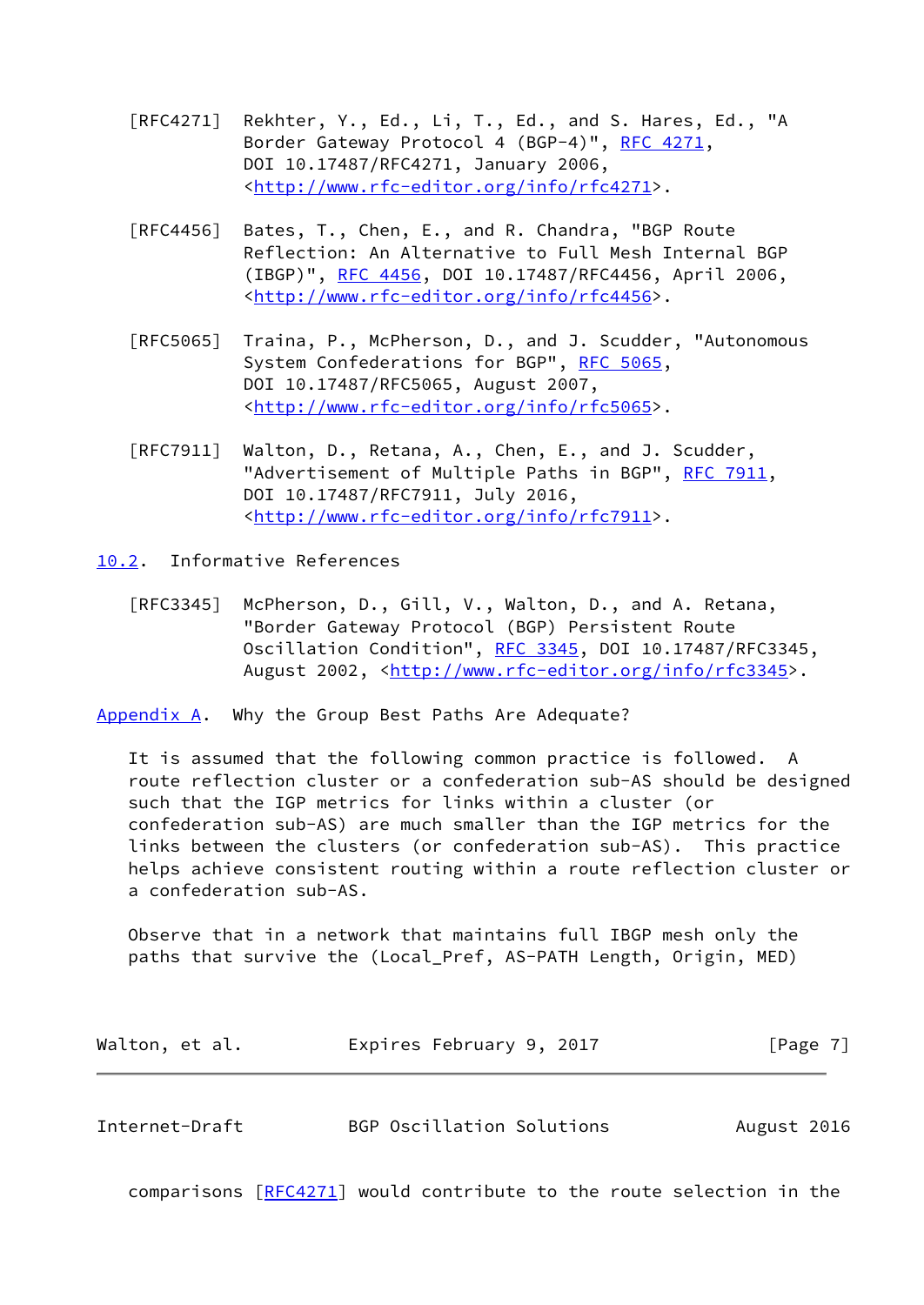network.

 Consider a route reflection cluster that sources one or more paths that would survive the (Local\_Pref, AS-PATH Length, Origin, MED) comparisons among all the paths in the network. One of these surviving paths would be selected as the Group Best Path by the route reflector in the cluster. Due to the constrain on the IGP metrics as described previously, this path would remain as the Group Best Path and would be advertised to all other clusters even after a path is received from another cluster.

 On the other hand, when no path in a route reflection cluster would survive the (Local\_Pref, AS-PATH Length, Origin, MED) comparisons among all the paths in the network, the Group Best Path (when exists) for a route reflector would be from another cluster. Clearly the advertise of the Group Best Path by the route reflector to the clients only depends on the paths received from other clusters.

 Therefore there is no MED-induced route oscillation in the network as the advertisement of a Group Best Path to a peer does not depend on the paths received from that peer.

The claim for the confederation can be validated similarly.

Authors' Addresses

 Daniel Walton Cumulus Networks 140C S. Whisman Rd. Mountain View, CA 94041 USA

Email: dwalton@cumulusnetworks.com

 Alvaro Retana Cisco Systems, Inc. 7025 Kit Creek Rd. Research Triangle Park, NC 27709 USA

Email: aretana@cisco.com